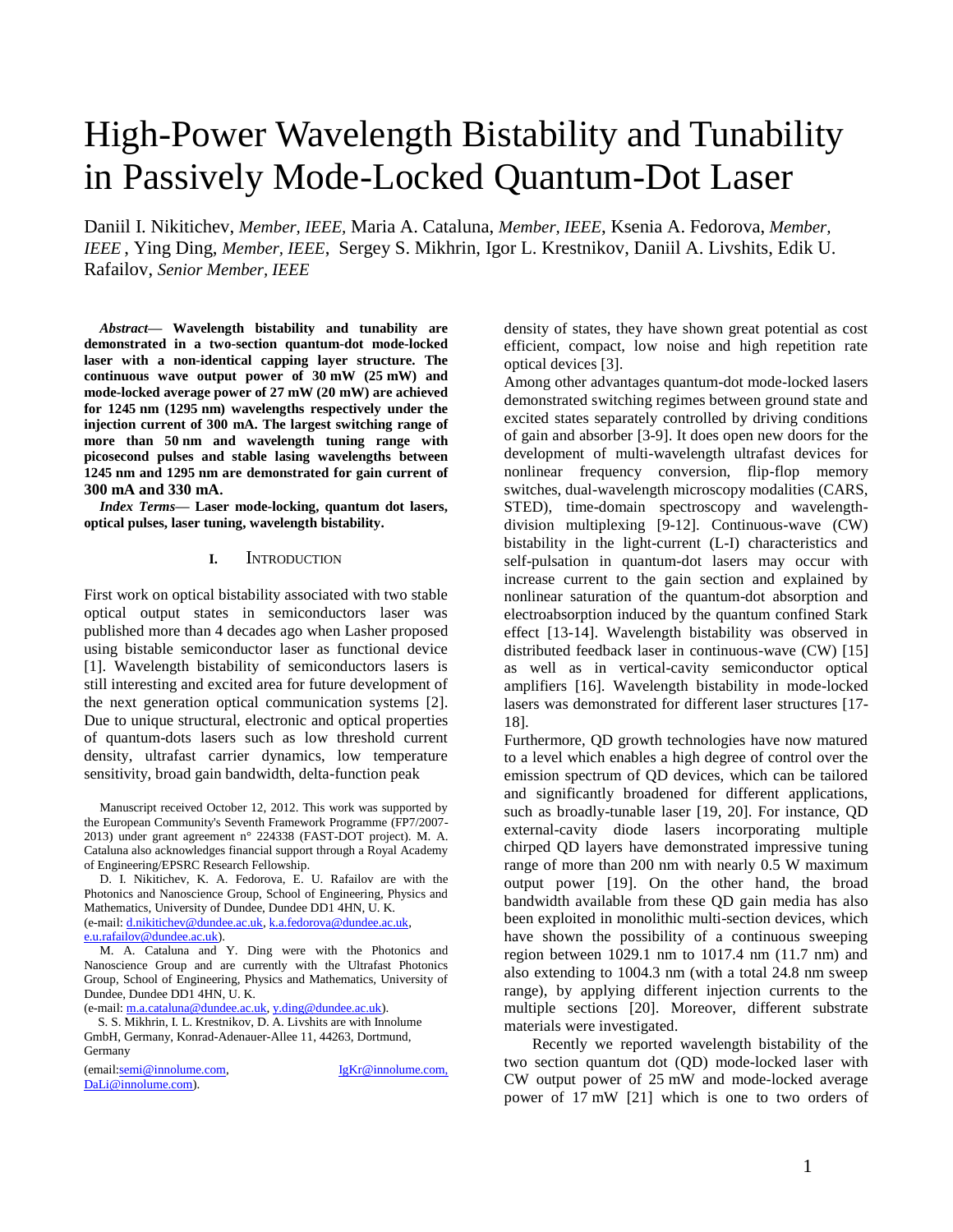magnitude higher than previous results [17-18] and best to our knowledge switching range. In this paper we demonstrate further investigation of wavelength bistability for higher gain current and present electronically-controlled 45 nm tunability range from the same device, allowing for the generation of picosecond pulses electronically tunable between 1245 nm and 1290 nm, with a pulse repetition rate of around 10 GHz. This represents a completely new regime of operation of modelocked laser diodes, which significantly enhances their spectral versatility, while offering the potential for highspeed electronic tuning.

# II. EXPERIMENTAL SETUP

The investigated multi-section laser had a ridge waveguide width of  $6 \mu m$  and a total length of  $4 \mu m$ , resulted in a pulse repetition rate of 10 GHz when modelocked, as defined by the cavity round-trip time. The device consisted of multiple 1-mm-long electricallyinsulated sections; each of these further divided into 300 µm and 700 µm sub-sections as shown in Fig.1.



Fig. 1 The geometry of the 4mm long device divided in 300 µm and 700 µm. Last two 300 µm sections placed nearer the back facet forms a saturable absorber.

A reverse bias was applied to the two 300 µm sections placed nearer the back facet, thus forming a distributed saturable absorber with a total length of 600 µm. The gain section was formed by the remaining sections which were forward biased. The output facet was deep-anti-reflection coated (on the gain section side), while the back facet was high-reflection coated (on the absorber side), with

reflectivities of approximately 0.1% and 95%, respectively. The QD structure was grown on a GaAs substrate by molecular beam epitaxy. Its active region consisted of 10 InAs QD layers covered by non-identical InGaAs capping layers, incorporated into  $Al<sub>0.35</sub>Ga<sub>0.65</sub>As$ cladding layers. The size of the QDs is related to the wavelength emission and can be control to some extent by manipulating the thickness of capping layers which leads to variance of the indium segregation into the QDs. As a result, the larger size of QDs leads to the longer emission wavelength. This structure consisted of 3 QD layers with an emission spectrum centered approximately at 1211 nm, 3 QD layers at 1243 nm and finally 4 QD layers at 1285 nm (see Fig. 2). The higher number of layers for larger QDs was used to keep the gain spectrum relatively flat as the density of dots is decreased with the increasing QD size as explained in ref. [19]. As the QD laser operates at longest wavelengths the threshold current is low and comparable with the identical layers QD laser but increases for shorter wavelengths operation due to the parasitic contribution from the larger size QDs. The laser was kept at  $20^{\circ}$ C by a Peltier cooler. The gain section was pumped with a low-noise current source and the absorber section was connected to a voltage source. The pulse durations were measured by a non-collinear autocorrelator based on second-harmonic generation. The spectral characteristics were measured by a spectrometer, assuming the central wavelength as the highest peak after fitting the Gaussian shape. The mode-locking performance was further investigated with an RF spectrum analyzer in combination with a high-speed 29 GHz photodiode.



Fig. 2 The layers structure of the mode-locked quantum dot laser consisting of 10 InAs QD layers covered by non-identical InGaAs capping layers, incorporated into Al0.35Ga0.65As cladding layers.

## III. WAVELENGTH BISTABILITY AND TUNABILITY

Mode-locking region mapping for this device is presented in Fig. 3. As it can be seen, dual ground state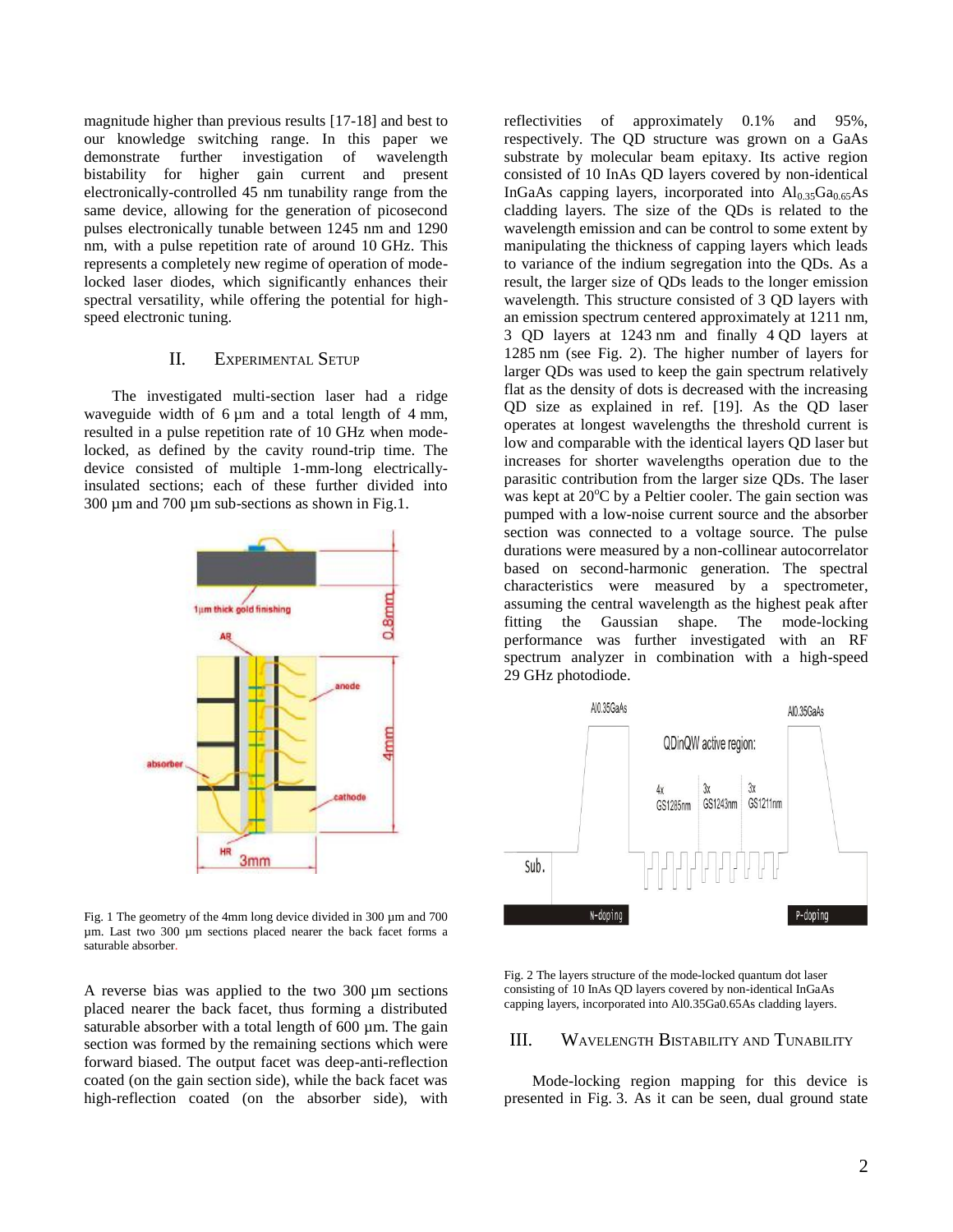continuous wave (GSCW) regime was observed for gain current above 300 mA as shown in Fig. 3 (light grey region) which originates from non-linear gain saturation at the ground state and the redistribution of free carriers at higher order lasing modes [9]. The ground state modelocking (GSML) occurs for reverse bias between 3 V and 11 V and gain current from 200 mA up to 550 mA. The two particular regions were observed in GSML regime of operation: wavelength bistability (red circle in Fig. 3) and wavelength tunablity (blue circle in Fig. 3). The experimental results for fixed gain currents of 300 mA and 330 mA with different reverse bias were examined in more details as under such driving conditions both wavelength bistability and wavelength tunability occur.



Fig. 3.Mapping of mode-locking region: Dual GSCW- coexistence of dual ground state continuous wave emissions, GSCW - ground state continuous wave transition, GSML - ground state mode-locking region with wavelength bistability (red circle) and wavelength tunability (blue circle) regions highlighted.

The wavelength bistability for fixed gain current of 260 mA was observed between ~1295 nm and ~1245 nm for 2.5 V and 7.5 V applied voltage to reverse bias, it is similar what was presented in ref. 21. The wavelength bistability in mode-locked regime in this device can be observed in a wider range of currents between 260 mA and 330 mA compared to a few mA region achieved previously [17-18, 21] (see Fig. 3 red circle). It indicates that bistability is more stable, reproducible and reliable. For fixed current of 300 mA and 330 mA applied to the gain section, we observed two regimes of operation. For low values of reverse bias, more than 50 nm wavelength switching regime (between  $\sim$ 3 V and  $\sim$ 7 V of reverse bias) was observed, which is the widest to our knowledge. For higher values of reverse bias from  $7 \text{ V}$  to  $11 \text{ V}$  – the wavelength tuning regime is observed as shown in Fig. 4. Hysteresis, wavelength bistability and tunability are shown in Fig. 4 (a) for gain current of 300 mA. It shows dependence on the direction of the applied voltage in the region of 1 - 5 V. When we applied voltage from  $0 - 7$  V (black curve), we observed that the laser was lasing at

 $\sim$ 1295 nm in continuous wave from 0 to 3 V, then modelocking started at the same wavelength till the voltage reached 5 V. At that point the wavelength abruptly was switched to  $\sim$  1245 nm. The mode-locking at that wavelength was observed until 7 V. As reverse bias applied higher than 7 V the wavelength gradually increases up to 1290 nm in mode-locked regime. In the opposite direction (red curve) the wavelength decreases from 1290 nm to 1245 nm with decrease of the applied voltage up to 7 V and then mode-locking regime was observed only at  $\sim$ 1245 nm up to 3 V (Fig. 4 (a)). Then the laser stopped to operate in the mode-locking regime and worked in the continuous-wave regime. A dual GSCW regime was observed around 1V in the descending direction of applied voltage to the absorber. The origin of this operation regime can be attributed to the saturation effect of the  $\approx$ 1250 nm lasing wavelength and the redistribution of the increased number of free carriers as reverse bias decreased. The widest spectral separation about 52 nm was obtained between 1299 nm and 1247 nm at 3.8 V reverse bias. The tuning spectral range of ~45 nm in mode-locked regime was achieved between ~1250 nm and ~1290 nm for high reverse bias (7 V-11 V).



Fig. 4. Dynamics of emission wavelength with various values of ascending (black color) and descending (red color) reverse bias for 300 mA (a) and 330 ma (b) gain current. Wavelength bistability occurs for continuous wave (CW) in the range of 0 - 3V and mode-locking (ML) regime in the range of  $3V - 7V$ , while wavelength tunability modelocking regime is observed for reverse bias between 7 V and 11 V for 300 mA (a) gain current and 7 V and 10 V for 330 mA gain current (b).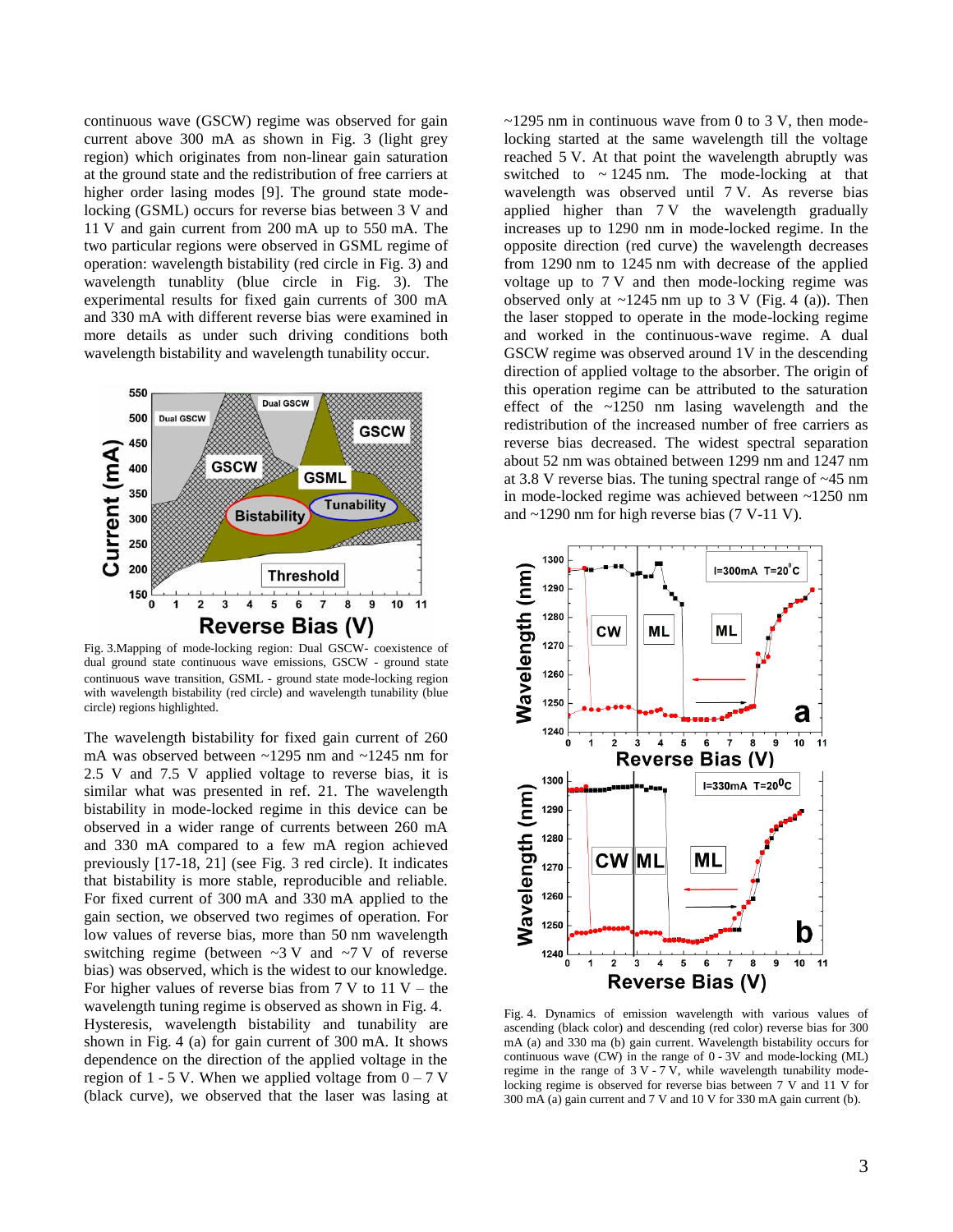For fixed gain current of 330 mA we observed similar switching regime between reverse bias 1 V and 4.5 V with the widest switching range of 51.8 nm at 4.2 V reverse bias between 1296.8 nm and 1245 nm (Fig. 4 (b)). Comparing the wavelength dynamics with reverse bias for gain currents 300 mA and 330 mA, it can be seen that switching regime is almost the same while for high reverse bias regime wavelength for 330 mA changes more gradually. Wavelength tunability between 1245 nm and 1290 nm for high reverse bias was observed, with the amplitude difference between lasing and non-lasing cavity modes (side-mode suppression ratio) higher than 40 dB (Fig. 5). It suggests the effectiveness of using novel material QD growth for building tunable electrically controlled optical source.



Fig. 5 Spectral tunability with high suppression ratio more than 40 dB in descending direction for fixed current of 330 mA.

We did observe noticeable discrimination in the L-I characteristics for 300 mA and 330 mA as in Ref. [17-18] with the output power level more than 20 mW compared to 1 mW which was achieved by Feng *et.al*. (Fig. 6). The hysteresis loop is explained by nonlinear behavior of the absorber. The absorption inside the absorber decreases nonlinearly as the light power output of the absorber is increased which originates from emptying of the QD ground state transition as explained in Ref. 22. As the result the output power suddenly increases or decreases during backward and forward voltage sweep. The average power reduces with increased reverse bias voltages due to electroabsorption. The highest output powers measured for 300 mA fixed current were 30.4 mW (25.7 mW) and 27 mW (20.7 mW) for CW and mode-locking regimes at 1245 nm (1295 nm) respectively. While for injected current of 330 mA the highest output powers were 29.7 mW (24.7 mW) and 27.5 mW (20.9 mW) for CW and mode-locking regimes at 1245 nm (1295 nm), respectively. The sudden decrease of the power around 1V is due to dual GSCW regime. As the voltage applied

in the descending direction the output power increases up to ~30 mW and in the regime of dual GSCW the power is split equally in both wavelength band ~1250 nm and  $~1295$  nm.



Fig. 6 Output power dependence on reverse bias of absorber for 300 mA (a) and 330 mA (b) gain current.

Pulse duration dependence with applied voltage to absorption section changing from 3 V to 11 V for fixed gain currents of 300 mA is shown in Fig. 7. Pulse duration in the mode-locked regime for 300 mA current changes from 23.2 ps (28 ps) to 3 ps in ascending (descending) directions, respectively. Exponential decrease of the pulse durations with increase of the absorber bias was observed due to exponential decrease of the absorber recovery time [23]. As it becomes shorter the time period over which the pulses experience the gain reduces resulting in shorter pulse duration.

As an example, autocorrelation trace for 7 V reverse bias and 300 mA gain current is presented in the inset of Fig. 7. Gaussian shapes have been assumed to calculate the pulse width. The combination of a pulse duration of 3.3 ps, and an optical spectrum full-width at half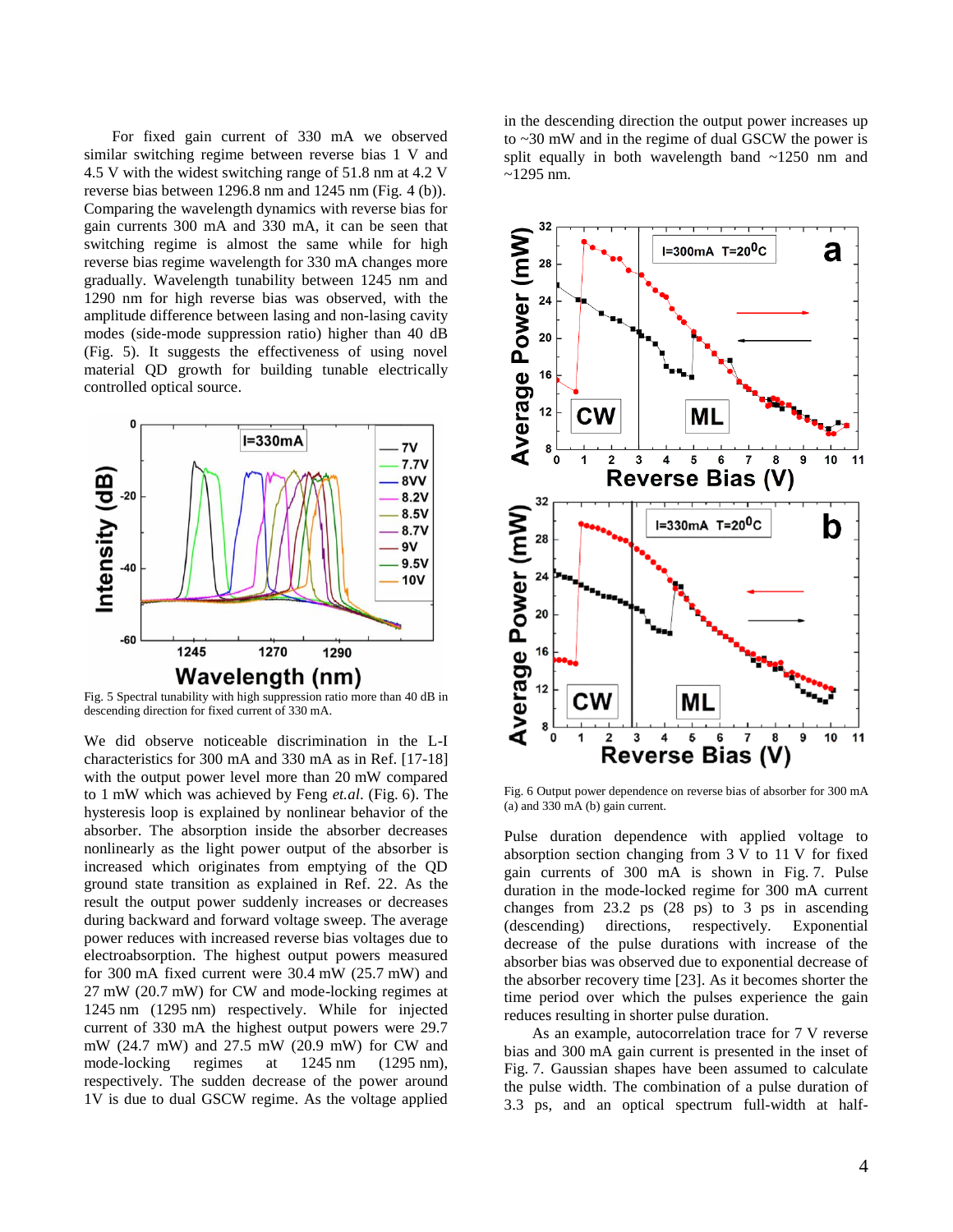maximum of 4.8 nm results in a time-bandwidth product (TBWP) of 3.2.



Fig. 7 Pulse width dependence on reverse bias of absorber for 300 mA gain current. Inset: autocorrelation trace for reverse bias 7 V corresponding to 3.3 ps pulse width using Gaussian fitting.

As evidence of this tuning regime (high reverse bias) for 300 mA fixed current in the ascending direction, corresponding optical spectra are depicted in Fig. 8 along with autocorrelations and RF spectra (shown in Fig. 9 and Fig. 10). Pulse duration in the mode-locked regime for 330 mA current is similar to 300 mA dynamics.



Fig. 8 Spectral tunability in the ascending direction with applied reverse bias for fixed gain current of 300 mA for wavelength tuning regime.



Fig. 9 Autocorrelation traces in the ascending direction with applied reverse bias for fixed gain current of 300 mA for wavelength tuning regime.



Fig. 10 RF spectra in the ascending direction with applied reverse bias for fixed gain current of 300 mA for wavelength tuning regime.

The width of optical spectra is relatively independent of the applied reverse bias and changes from 4 nm to 5 nm. As the result the TBWP decreases with applied voltages due to reduction of the pulse duration and varies from 2.5 to 4.8 for voltages above 4V. It means the pulses are still highly chirped. At the region of low reverse bias (less than 4V) the pulse width increases dramatically as the result TBWP values increases up to 18.

## IV. DISCUSSION

Two different regimes of mode-locking were observed in a two-section QD laser. Wavelength bistability was achieved when low (less than 6V) reverse bias was applied to the absorber section, while wavelength tunability in mode locking was observed for high (more than 6V) reverse bias regime.

The nonlinear absorption saturation along with electroabsorption induced by quantum confined Stark effect play major role in formation bistability [14].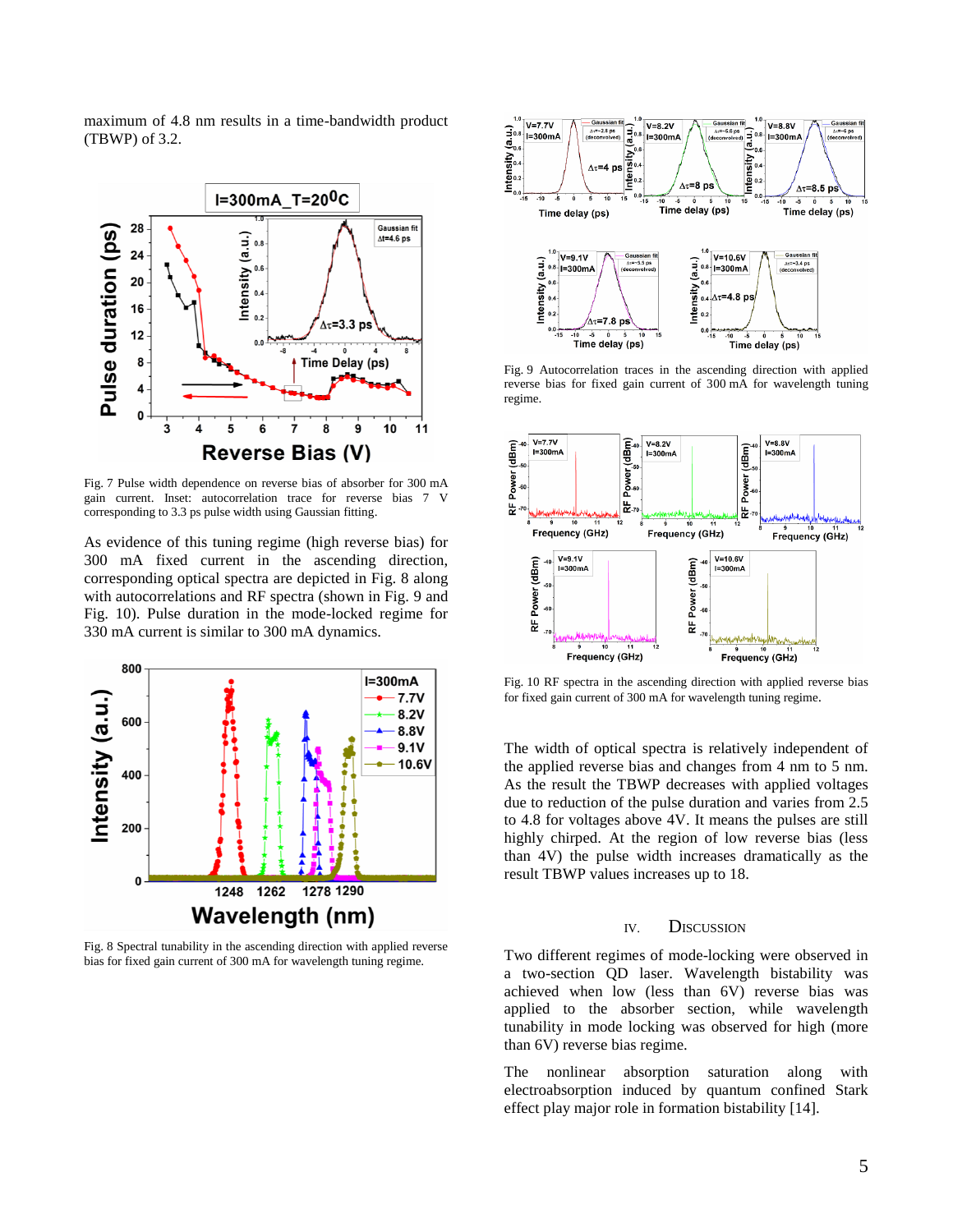When the absorber is under reverse bias at constant laser current the absorber current increases by the field at low reverse bias and reduces as absorption become more dominant [13].

While the tunability behavior of the laser in high reverse bias regime can potentially be attributed to increase of the absorption of the QD material, simultaneous spectral red shift due to quantum confined Stark effect [24, 25] in combination with a broad gain bandwidth achieved by employing non-identical QD layers [19]. Such changes would favor mode-locked operation towards increasingly longer wavelengths, within the available broadband gain.

Moreover, the wavelength tunability in mode-locked regime is achieved by only sweeping of the absorber without use of any optical components (gratings or mirrors) reducing the cost and complexity of the device. Thus a very promising swept laser source was developed which can be used in medical imaging applications such as optical coherence tomography due to minimum absorption and scattering in skin in that wavelength range [26]. The next step would be increasing the wavelength tuning range by changing the structure of the nonidentical capping layer. Further investigations are required to understand the physical mechanism underlying wavelength tunability.

#### V. CONCLUSION

In conclusion, we demonstrated highest switching range of 51.8 nm with picoseconds pulses in the range of 1245 - 1295 nm. Moreover, a broad tunability range (45 nm) is also achieved from a monolithic mode-locked QD laser diode, with electronic control of the wavelength. Such versatility was enabled by the available broadband gain/absorption in QD lasers incorporating chirped QD layers. It is also important to stress that such wavelength is very important for telecommunication due to the minimum dispersion exhibited in that range.

#### **REFERENCES**

- [1] G. J. Lasher, "Analysis of a proposed bistable injection laser, Solid-State Electronics, vol 7, pp. 707-716 , 1964.
- [2] H. Kawaguchi, "Bistable laser diodes and their applications: state of the art," IEEE J. Sel. Top. Quantum Electron. vol. 3, pp. 1254-1270, 1997.
- [3] E. U. Rafailov, M. A. Cataluna, and W. Sibbett, "Mode-locked quantum-dot lasers," Nat. Photon., vol. 1, pp. 395-401, 2007.
- [4] M. A. Cataluna, W. Sibbett, D. A. Livshits, J. Weimert, A. R. Kovsh, and E. U. Rafailov, "Stable mode locking via ground- or

excited-state transitions in a two-section quantum-dot laser," Appl. Phys. Lett. vol. **89**, pp. 081124-3, 2006.

- [5] W. Zhou, O. Qasaimeh, J. Phillips, S. Krishna, P. Bhattacharya, "Bias-controlled wavelength switching in coupled-cavity In0.4Ga0.6As/GaAs self-organized quantum dot lasers", Appl. Phys. Lett., vol. 74, pp.783-785, 1999.
- [6] S. Breuer, M. Rossetti, W. Elsasser, L. Drzewietzki, P. Bardella, I. Montrosset, M. Krakowski, M. Hopkinson,"Reverseemission-state-transition mode locking of a two-section InAs/InGaAs quantum dot laser,"Appl. Phys. Lett. vol. **97**, pp. 071118-3, 2010.
- [7] M. A. Cataluna, D. I. Nikitichev, S. Mikroulis, H. Simos, C. Simos, C. Mesaritakis, D. Syvridis, I. Krestnikov, D. Livshits, and E. U. Rafailov, "Dual-wavelength mode-locked quantumdot laser, via ground and excited state transitions: experimental and theoretical investigation," Opt. Express, vol. 18, pp. 12832- 12838, 2010.
- [8] M. S. Tahvili, L. Du, M. J. R. Heck, R. Notzel, M. K. Smit, and E. A. J. M. Bente, "Dual-wavelength passive and hybrid modelocking of 3, 4.5 and 10 GHz InAs/InP (100) quantum dot lasers," Opt. Express, vol. 20, pp.8117-8135, 2012.
- [9] C. Mesaritakis, C. Simos, H. Simos, I. Krestnikov, and D. Syvridis, "Dual ground-state pulse generation from a passively mode-locked InAs/InGaAs quantum dot laser," Appl. Phys. Lett. vol. 99, pp. 141109-3, 2011.
- [10] E. Tangdiongga, Yang Xuelin, Li Zhonggui, Liu Yong, D. Lenstra, G. D. Khoe, and H. J. S. Dorren,"Optical flip-flop based on two-coupled mode-locked ring lasers," IEEE Phot. Tech. Lett. vol. **17**, pp. 208-210, 2005.
- [11] T. Yu, W. M. Reimer, V. S. Grigoryan, and C. R. Menyuk, "A Mean Field Approach for Simulating Wavelength-Division Multiplexed Systems," IEEE Phot. Tech. Lett. vol. **12**, 443-445, 2000.
- [12] Q. Fang, R. H. Moore, D. B. Kopans, D. A. Boas,"Compositional-prior-guided image reconstruction algorithm for multi-modality imaging," Biomed. Opt. Express vol. **1**, pp. 223-235, 2010.
- [13] O. Qasaimeh, W. D. Zhou, J. Phillips, S. Krishna, P. Bhattacharya, and M. Dutta, "Bistability and self-pulsation in quantum dot lasers with intracavity quantum dot saturable absorbers," Appl. Phys. Lett. vol. 74, pp. 1654-1656, 1999.
- [14] H. Xiaodong, A. Stintz, Li Hua, A. Rice, G. T. Liu, L. P. Lester, J. Cheng, and M. J. Malloy,"Bistable operation of a twosection 1.3 μm InAs quantum dot laser-absorption saturation and the quantum confined Stark effect," IEEE J. Quantum Electron., vol. **37**, pp. 414-417, 2001.
- [15] H. Shoji, Y. Arakawa, and Y. Fujii,"Fast bistable wavelength switching characteristics in two-electrode distributed feedback laser," IEEE Phot. Tech. Lett. vol. **2**, pp. 109-110, 1990.
- [16] H. Zhang, V. Gauss, P. Wen, S. Esener, "Observation of wavelength and multiple bistabilities in 850nm Vertical-Cavity Semiconductor Optical Amplifiers (VCSOAs)," Opt. Express vol. 15, pp. 11723-11730, 2007.
- [17] M. Feng, N. A. Brilliant, S. T. Cundiff, R. P. Mirin, and K. L. Silverman, "Wavelength bistability in two-section mode-locked quantum-dot diode lasers," IEEE Phot. Tech. Lett. vol. **19**, pp. 804-806, 2007.
- [18] M. Feng, S. T. Cundiff, R. P. Mirin, and K. L. Silverman, "Wavelength bistability and switching in two-section quantumdot diode lasers," IEEE J. Quantum Electron. vol. **46**, pp. 951- 958, 2010.
- [19] K. A. Fedorova, M. A. Cataluna, I. Krestnikov, D. Livshits, and E. U. Rafailov, "Broadly-Tunable High-Power InAs/GaAs Quantum-Dot External-Cavity Diode Lasers," Opt. Express, vol. 18, pp. 19438-19443, 2010.
- [20] B. J. Stevens, D. T. D. Childs, K. M. Groom, M. Hopkinson, and R. A. Hogg,"All semiconductor swept laser source utilizing quantum dots," Appl. Phys. Lett. vol. **91**, pp. 121119-3, 2007.
- [21] M.A. Cataluna, Y. Ding; D. Nikitichev, K. A. Fedorova, E. U. Rafailov, "High-Power Versatile Picosecond Pulse Generation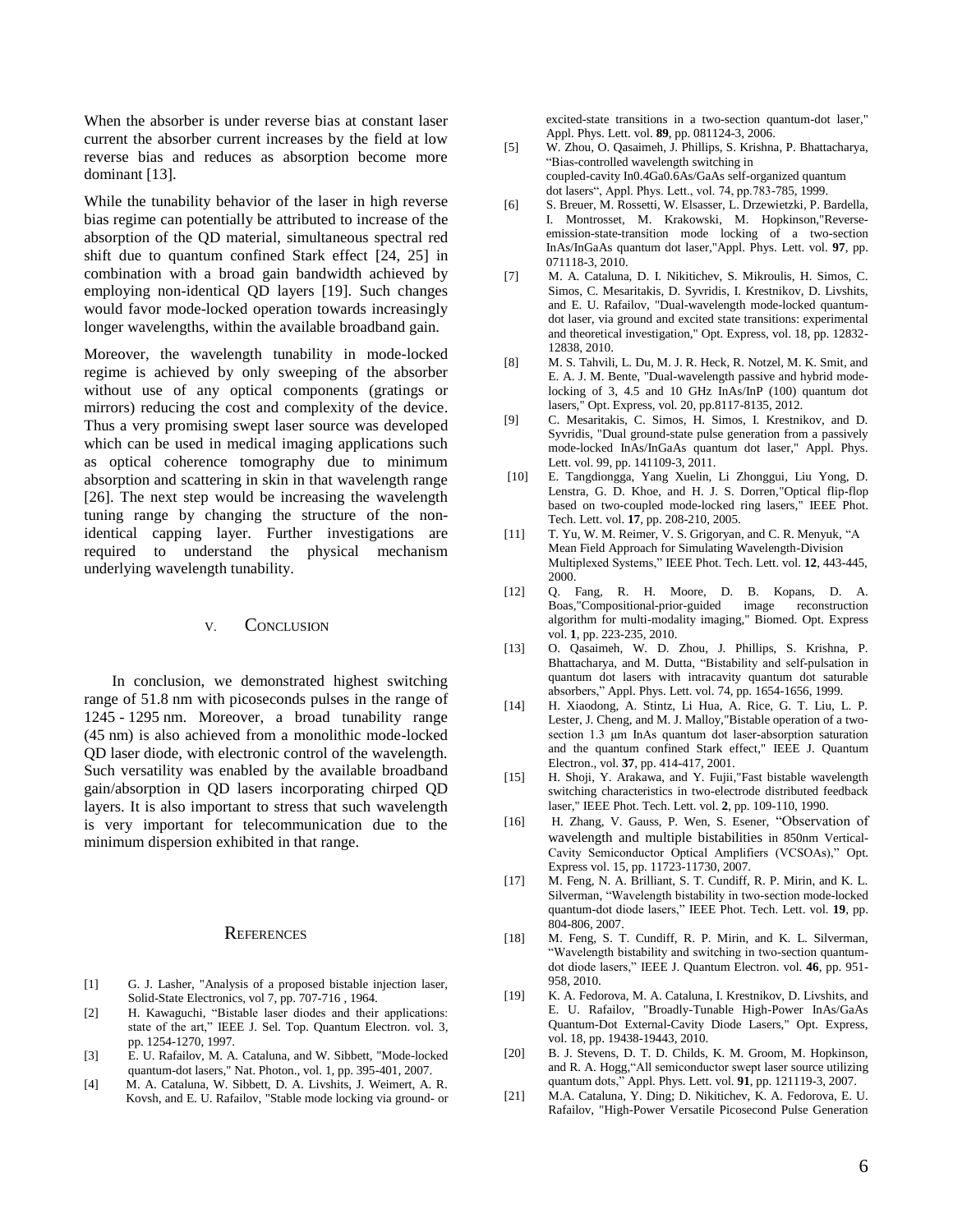from Mode-Locked Quantum-Dot Laser Diodes," Selected Topics in Quantum Electronics, IEEE Journal of , vol.17, no.5, pp.1302-1310, Sept.-Oct. 2011

- [22] X. D. Huang, A. Stintz, H. Li,A. Rice, G. T. Liu, L. F. Lester, J. Cheng, and K. J. Malloy, "Bistable operation of a two-section 1.3-μm InAs quantum dot laser—Absorption saturation and the quantum confined Stark effect," IEEE J. Quantum Electron., vol. 37, no. 3, pp. 414–417, Mar. 2001.
- [23] D. B. Malins, A. Gomez-Iglesias, S. J. White, W. Sibbett, A. Miller, and E. U. Rafailov, "Ultrafast electroabsorption dynamics in an InAs quantum dot saturable absorber at 1.3 μm," Appl. Phys. Lett., vol. 89, pp. 171 111-3, 2006.
- [24] [I. B. Akca,](javascript:searchAuthor() [A. Dana,](javascript:searchAuthor() [A. Aydinli,](javascript:searchAuthor() [M. Rossetti,](javascript:searchAuthor() [L. Li,](javascript:searchAuthor() [A. Fiore,](javascript:searchAuthor() and [N. Dagli,"](javascript:searchAuthor()Electro-Optic and Electro-absorption characterization of InAs quantum dot waveguides," Opt. Express 16, 3439-3444, 2008.
- [25] L.M. Kong, Z. C. Feng, Z. Y. Wu, and W. Lu, "Emission dynamics of InAs self-assembled quantum dots with different cap layer structures" IOP Semicond. Sci. Technol. 23, 075044, 2008.
- [26] W. Drexler, "Ultrahigh-resolution optical coherence tomography," J.Biomed. Opt., vol. 9 (1), pp. 47-74, Jan. 2004.



**Daniil I. Nikitichev** received Master degree in State University of the Information Technologies, Mechanics and Optics, Saint Petersburg, Russia, in 2008. He worked as an engineer at the Central Research Institute of Structural Materials "Prometey", doing research work in the area of Laser Thermo strengthening. He received a PhD degree at the University of Dundee in 2012, where he was working on the FAST-DOT project,

developing of a new generation of compact and low cost ultrafast lasers based on quantum-dot materials. His current research interests include the development of high power tunable and bistable semiconductor devices and their application to multi-photon imaging techniques.



**Maria Ana Cataluna** was awarded the Ph. D. in Laser Physics from the University of St Andrews, UK (2007). Since 2007 she has been with the University of Dundee, UK – firstly as a Research Fellow, and since 2009 as a Royal Academy of Engineering/EPSRC Research Fellow, having also been appointed as a Lecturer (2009-2012) and Senior Lecturer (since 2012). Dr Cataluna was a Work Package Leader in the European project FAST-DOT, which aimed to develop compact and low-cost

ultrafast quantum-dot lasers for biophotonics (2008-2011). She has authored/co-authored more than 70 papers in peer-reviewed journals and conferences, several book chapters and one book. She was the recipient of an International PhD Studentship from Fundação para a Ciência e Technologia (Portugal) in 2003, the IEEE Photonics Society Graduate Student Fellowship in 2007, the Royal Academy of Engineering/EPSRC Research Fellowship in 2009 and the Philip Leverhulme Prize in 2011. She currently leads the Ultrafast Photonics Group at the University of Dundee. The Group's research is focused on the physics and technology of ultrafast photonic devices and related applications.



**Ksenia A. Fedorova** received the B.Sc. and M.Sc. degrees in Physics from the Nizhny Novgorod State University, Nizhny Novgorod, Russia, in 2005 and 2007, respectively, and obtained the Ph.D. in Electronic Engineering and Physics from the University of Dundee, Dundee, U.K. in 2011. She is currently a Marie Curie Research Fellow at the University of

Dundee in the Photonics and Nanoscience Group, where she is working on the study of novel quantum-dot materials for compact broadly tunable lasers and non-linear optics. Currently, her research interests also include the generation of the mid-IR radiation using novel quasiphase-matched semiconductor nonlinear crystals and wavelength conversion to the visible spectral range using periodically poled nonlinear crystals and quantum-dot edge-emitting laser diodes.



**Ying Ding** (M'11) received the Ph.D. degree in microelectronics and solid state electronics from the Institute of Semiconductors, Chinese Academy of Sciences, Beijing, China. From 2005 to 2008, he was a Postdoctoral

Researcher in the Research Center for Integrated Quantum Electronics, Hokkaido University, Hokkaido, Japan, where he was engaged in research on semiconductor nanowires. In 2008, he joined the Nanyang

Technological University, Singapore, as a Research Fellow, where he was engaged in study on quantum-dot vertical-cavity surface-emitting lasers. He is currently a Senior Research Fellow at the University of Dundee, Dundee, U.K. His current research interests include quantumdot external-cavity mode-locked lasers and high-power integrated light sources with ultrashort pulse generation etc.



**Sergey S. Mikhrin** received his engineer degree from St.-Petersburg Electro-Technical University, Russia in 1999. In the same year he joined Molecular Beam Epitaxy group at A.F.Ioffe Physical-Technical Institute, St.- Petersburg, Russia, where received his Ph.D. degree in physics in year 2002. In 2003 he joined Innolume GmbH as MBE engineer, specializing in growth of III-V semiconductor structures and in particular quantum-dot lasers.



**Igor L. Krestnikov** joined Innolume in 2003 to lead several customer-based projects. Currently he focuses on development and production of quantum dot optoelectronic devices. Prior Innolume, Igor spent 3 years at the Technical University of Berlin as a Research Fellow. He received his PhD from Ioffe Physico-Technical Institute in St.Petersburg, Russia in 1998, doing his PhD research work in the group of Professor Alferov.



**Daniil A. Livshits** received the M.S. degree in physics in 1993 from the St. Petersburg State Technical University He joined Ioffe institute of Physics and Technology in 1991 for R&D of high power laser diodes and VCSELs. He got his Ph.D. degree in physics in 2000 from the same institute. During 2001- 2003 as visiting scientist was developing InGaAsN lasers and VCSELs in the Industrial Technology Research Institute in Taiwan and

in 2004 joined the newborn startup in Germany – Innolume GmbH – which was growing from one MBE machine company to fully integrated fab with tens of unique products based on quantum dots. Daniil was one of the main driving forces to establish the fab, technology, qualified production and business development of the company. Since 2010 he is serving as CTO at Innolume.